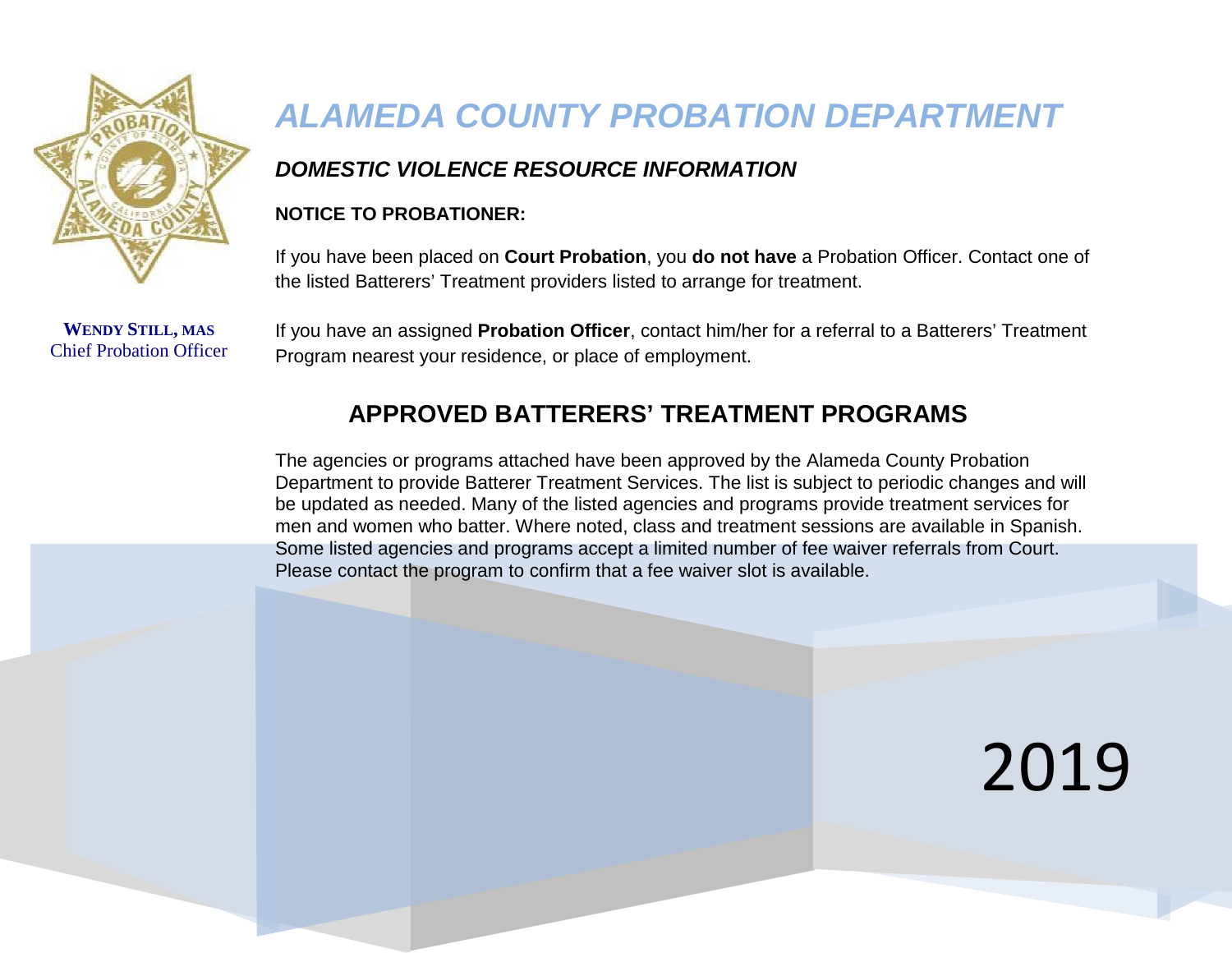| <b>Agency Name</b>                                                | <b>Address</b><br><b>Mailing Address</b>                                                                                                                | <b>Email / Website</b>                                                               | <b>Contact</b>                                                               | Men's<br><b>Services</b> | Women's<br><b>Services</b> | <b>Languages</b><br><b>Spoken</b> | <b>Additional Services</b>                                                                                                                                      |  |
|-------------------------------------------------------------------|---------------------------------------------------------------------------------------------------------------------------------------------------------|--------------------------------------------------------------------------------------|------------------------------------------------------------------------------|--------------------------|----------------------------|-----------------------------------|-----------------------------------------------------------------------------------------------------------------------------------------------------------------|--|
| Alameda                                                           |                                                                                                                                                         |                                                                                      |                                                                              |                          |                            |                                   |                                                                                                                                                                 |  |
| <b>Alameda Family</b><br><b>Services</b>                          | 2325 Clement St., Alameda, CA<br>94501                                                                                                                  | bbruce@alamedafs.org<br>btbruce1@gmail.com                                           | <b>Bob Bruce</b><br>510-629-6319<br>Fax: 510-865-1930                        | X                        |                            | English                           | Anger Management, Substance<br>Abuse Treatment-Adult and Youth,<br>Drug Testing for Active Clients                                                              |  |
| <b>Berkeley</b>                                                   |                                                                                                                                                         |                                                                                      |                                                                              |                          |                            |                                   |                                                                                                                                                                 |  |
| John Hamel &<br><b>Associates</b>                                 | Shattuck Ave. and Virginia St.,<br>Berkeley, CA (call for address)<br><b>Mailing Address:</b><br>2910 Camino Diablo, Ste 130,<br>Walnut Creek, CA 94597 | johnmhamel@comcast.net                                                               | John Hamel<br>925-930-0900 or<br>415-472-3275<br>Fax: 415-472-3275           | X                        | X                          | English                           | Men's group, Parenting Classes,<br>Individual and Family therapy.<br>Other locations in Walnut Creek.<br>Women's group in Walnut Creek                          |  |
| <b>Men Creating</b><br>Peace                                      | <b>Options Recovery Services</b><br>1835 Allston Way<br>Berkeley, CA 94704                                                                              | devon@mencreatingpeace.org<br>www.mencreatingpeace.org                               | Devon Gaster<br>415-613-4499<br>Main: 510 730-0184<br>Fax: 510-217-7061      | $\mathsf{x}$             |                            | English                           | Anger Management and Referral<br>Services, Mens Groups, Batterer<br>Treatment<br>Oakland<br>Berkeley - Sat 10am-12:30pm                                         |  |
| <b>Castro Valley</b>                                              |                                                                                                                                                         |                                                                                      |                                                                              |                          |                            |                                   |                                                                                                                                                                 |  |
| <b>Peace Creations</b>                                            | 20080 Redwood Road, Castro<br>Valley, CA 94546<br><b>Mailing Address:</b><br>P.O. Box 179, San Ramon, CA<br>94583                                       | peacecreations@yahoo.com<br>jane.peacecreations2@yahoo.com<br>www.peacecreations.org | Tom Chapman<br>Jane Long<br>925-833-9505<br>Fax: 925-833-9507                | X                        |                            | English                           | Men's Group, Women's Groups,<br>Parenting, Anger Management,<br>Locations in Antioch, Oakland,<br>Dublin/San Ramon, Pleasanton,<br>Livermore, Spanish Speaking. |  |
|                                                                   |                                                                                                                                                         |                                                                                      |                                                                              |                          |                            |                                   |                                                                                                                                                                 |  |
|                                                                   |                                                                                                                                                         |                                                                                      |                                                                              |                          |                            |                                   |                                                                                                                                                                 |  |
| <b>Hayward</b>                                                    |                                                                                                                                                         |                                                                                      |                                                                              |                          |                            |                                   |                                                                                                                                                                 |  |
|                                                                   |                                                                                                                                                         |                                                                                      |                                                                              |                          |                            |                                   |                                                                                                                                                                 |  |
| <b>Second Chance</b>                                              | 107 Jackson Street, Hayward, CA<br>94544                                                                                                                | scbox643@aol.com                                                                     | Jimmy Isch<br>Nora Rocha<br>510-886-8696<br>Fax: 888-888-9054                | $\mathsf{x}$             | $\mathsf{x}$               | English                           | Support, Prop 36, Drug Testing,<br>Anger Management and PC 1000<br>substance Abuse Treatment,<br>Abstinence                                                     |  |
| <b>Terra Firma</b><br>Diversion<br>Educational<br><b>Services</b> | 30086 Mission Blvd., Hayward,<br>CA 94544                                                                                                               | bcuellar@terrafirmadiversion.com<br>cmartinez@terrafirmadiversion.co<br>m            | <b>Bertha Cuellar</b><br>Carla Martinez<br>510-675-9362<br>Fax: 510-675-9468 | $\mathsf{X}$             | $\mathsf{x}$               | English<br>Spanish                | Anger Management, Parenting, Drug<br>Testing, Drug Diversion (PC 1000),<br>Youth Group, Hair Testing and<br><b>Relapse Prevention</b>                           |  |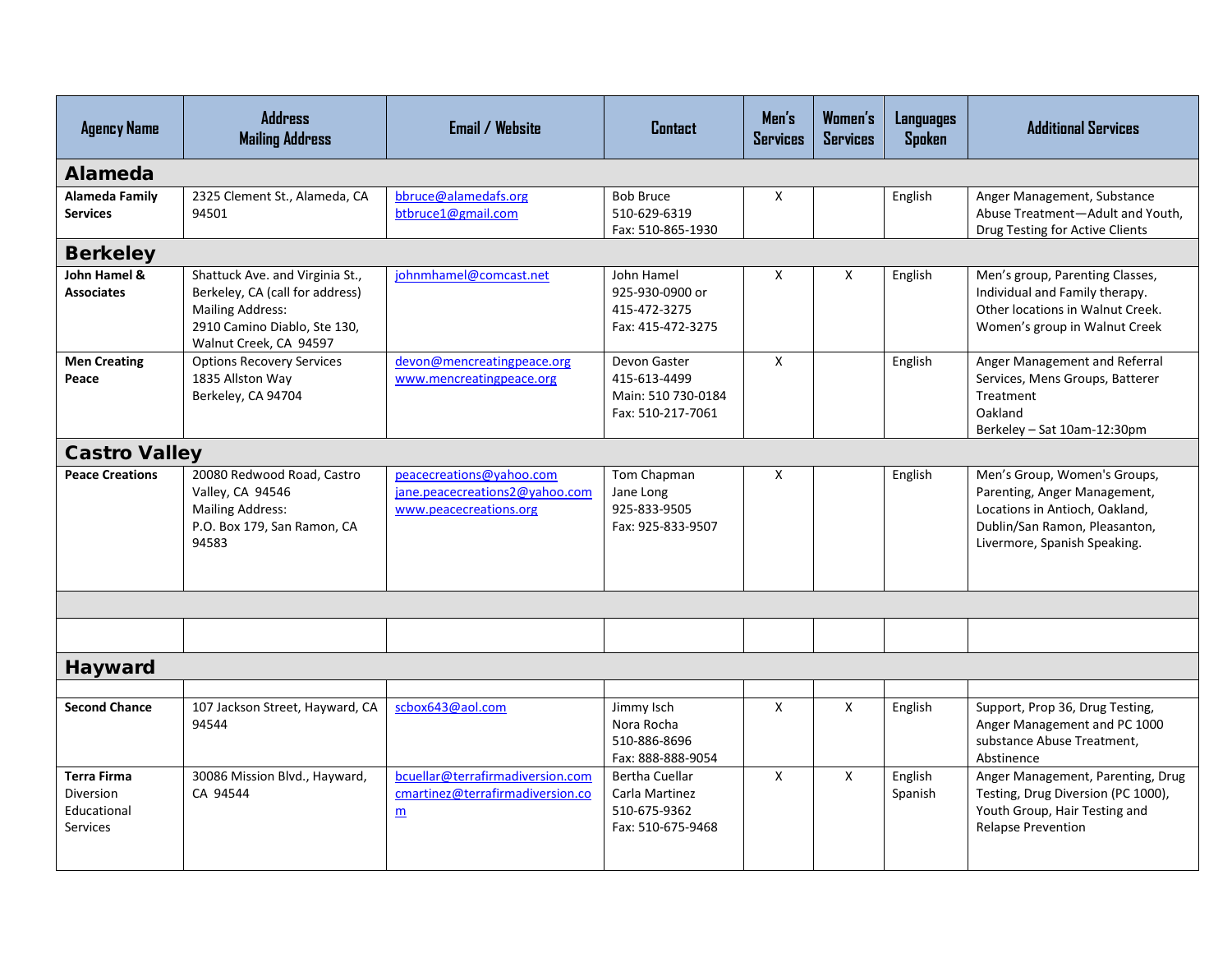| <b>Agency Name</b>                                                              | <b>Address</b><br><b>Mailing Address</b>                                                                                                       | <b>Email / Website</b>                                                               | <b>Contact</b>                                                                       | Men's<br><b>Services</b> | Women's<br><b>Services</b> | <b>Languages</b><br>Spoken | <b>Additional Services</b>                                                                                                                                                                                                                  |
|---------------------------------------------------------------------------------|------------------------------------------------------------------------------------------------------------------------------------------------|--------------------------------------------------------------------------------------|--------------------------------------------------------------------------------------|--------------------------|----------------------------|----------------------------|---------------------------------------------------------------------------------------------------------------------------------------------------------------------------------------------------------------------------------------------|
| Livermore                                                                       |                                                                                                                                                |                                                                                      |                                                                                      |                          |                            |                            |                                                                                                                                                                                                                                             |
| <b>Peace Creations</b>                                                          | St. Bartholomew's Episcopal<br>Church, 678 Enos Way,<br>Livermore, CA 94551<br><b>Mailing Address:</b><br>P.O. Box 179, San Ramon, CA<br>94583 | peacecreations@yahoo.com<br>www.peacecreations.org<br>jane.peacecreations2@yahoo.com | Tom Chapman<br>Jane Long<br>925-833-9505<br>Fax: 925-833-9507                        | X                        |                            | English                    | Anger Management, Management,<br>Locations in Antioch, Oakland,<br>Dublin/San Ramon, Pleasanton,<br>Livermore, Spanish Speaking.<br>Dublin/San Ramon, Pleasanton,<br>Castro Valley, Oakland, Antioch                                        |
| <b>Newark</b>                                                                   |                                                                                                                                                |                                                                                      |                                                                                      |                          |                            |                            |                                                                                                                                                                                                                                             |
| <b>Second Chance</b>                                                            | 6330 Thornton Avenue, Newark,<br>CA 94560                                                                                                      | scbox643@aol.com                                                                     | Jimmy Isch<br>Nora Rocha<br>510-792-4357<br>Fax: 510-792-1673                        | $\mathsf{X}$             | X                          | English                    | Support, Prop 36, Drug Testing,<br>Anger Management and PC 1000<br>Substance Abuse Treatment,<br>Abstinence                                                                                                                                 |
| <b>Oakland</b>                                                                  |                                                                                                                                                |                                                                                      |                                                                                      |                          |                            |                            |                                                                                                                                                                                                                                             |
| <b>Allen Temple</b><br><b>Health &amp; Social</b><br><b>Services Ministries</b> | 8501 International Blvd.,<br>Oakland, CA 94621                                                                                                 | Cboxton@allen-temple.org<br>gcrowell@allen-temple.org                                | Crystal Boxton<br>Gloria Crowell<br>510-544-3914<br>510-544-8947<br>FAX 510-544-8975 | $\mathsf{x}$             | X                          | English                    | Men's Group, Women's Group, Job<br>Information and Referral, Adult<br>Literacy, GED Prep, Parenting Class<br>(males & females), Case Mgt,<br>Individual and Family Therapy. ESL<br>Classes                                                  |
|                                                                                 |                                                                                                                                                |                                                                                      |                                                                                      |                          |                            |                            |                                                                                                                                                                                                                                             |
| <b>Men Creating</b><br>Peace                                                    | Laney College, Oakland<br>Options Recovery, Berkeley<br><b>Mailing Address:</b><br>360 Grand Avenue, Ste. #76,<br>Oakland, CA 94610            | devon@mencreatingpeace.org<br>www.mencreatingpeace.org                               | Devon Gaster<br>415-613-4499<br>Main: 510 730-0184<br>Fax: 510-217-7061              | $\mathsf{X}$             |                            | English                    | Anger Management and Referral<br>Services, Men's Groups, Batterer<br>Treatment,                                                                                                                                                             |
| <b>Peace Creations</b>                                                          | 828 Harrison Street Suite 203<br>Oakland, CA 94607<br>Mailing Address: P.O. Box 179,<br>San Ramon, CA 94583                                    | peacecreations@yahoo.com<br>jane.peacecreations2@yahoo.com<br>www.peacecreations.org | Tom Chapman<br>Jane Long<br>925-833-9505<br>510-834-7088<br>Fax: 925-833-9507        | $\mathsf{X}$             | X                          | English<br>Spanish         | Oakland, Castro Valley, Livermore,<br>and Pleasanton. Additional groups in<br>San Ramon and Antioch. Women's<br>Groups, Parenting, Anger<br>Management, Locations in Antioch,<br>Oakland, Dublin/San Ramon,<br>Livermore, Spanish Speaking. |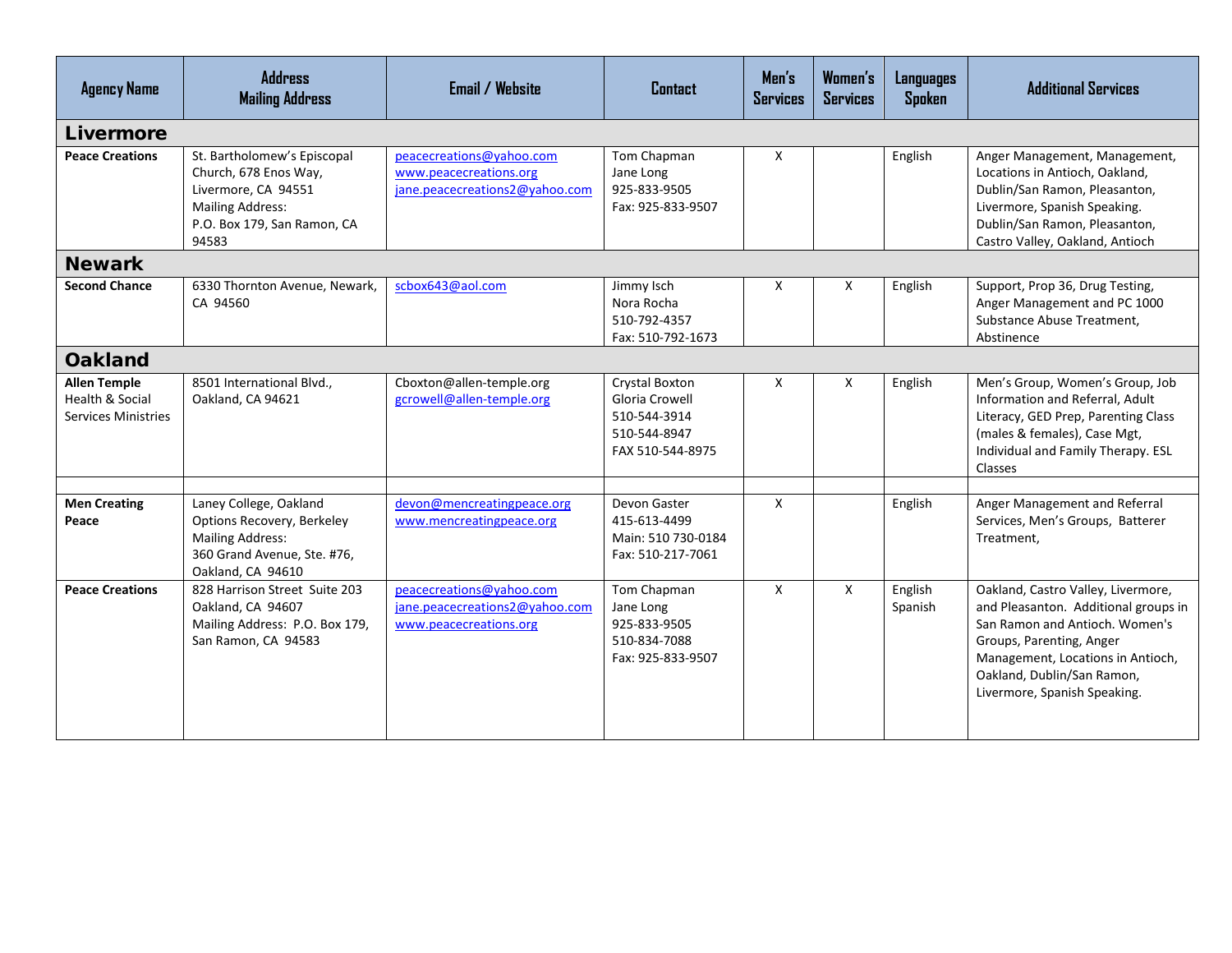| <b>Agency Name</b>                           | <b>Address</b><br><b>Mailing Address</b>                                                                                                                               | <b>Email / Website</b>                                               | <b>Contact</b>                                                                             | Men's<br><b>Services</b> | Women's<br><b>Services</b> | <b>Languages</b><br>Spoken | <b>Additional Services</b>                                                                                                                                                                                                                                                                                                                                                                                     |
|----------------------------------------------|------------------------------------------------------------------------------------------------------------------------------------------------------------------------|----------------------------------------------------------------------|--------------------------------------------------------------------------------------------|--------------------------|----------------------------|----------------------------|----------------------------------------------------------------------------------------------------------------------------------------------------------------------------------------------------------------------------------------------------------------------------------------------------------------------------------------------------------------------------------------------------------------|
| <b>Peace Creations</b>                       | First Presbyterian Church<br>Primera Iglesia Presbiteriana<br>1941 High Street, Oakland, CA<br>94605<br><b>Mailing Address:</b><br>P.O. Box 179 San Ramon, CA<br>94583 | peacecreations@yahoo.com<br>www.peacecreations.org                   | Jairo Guiza<br>Cell: 510-851-2056                                                          | $\mathsf{X}$             |                            | Spanish                    | Women's Group in San Ramon and<br>Oakland. Parenting program in<br>Oakland and San Ramon. Women's<br>Groups, Parenting, Anger<br>Management, Locations in Antioch,<br>Oakland, Dublin/San Ramon,<br>Pleasanton, Livermore, Spanish<br>Speaking.                                                                                                                                                                |
| <b>TRIUMPH</b><br><b>Educational Center</b>  | 1315 102 <sup>nd</sup> Avenue, Oakland, CA<br>94578                                                                                                                    | willyancy@sbcglobal.net<br>jkyancy56@gmail.com                       | William Yancy<br>510-504-0648<br>Jackie Yancy<br>Main: 510-636-4111<br>Fax 510-675-4141    | $\mathsf{X}$             | $\mathsf{X}$               | English                    | 52 Week DV Pscho-educational<br>groups for men in Oakland and San<br>Leandro<br>Women's groups in Oakland<br>Parenting Classes 13 or 26 weeks in<br>Oakland and San Leandro<br>One on One Therapeutic Counseling<br>in Oakland and San Leandro<br>Supervised Visits (CPS or Family<br>Court Cases) Oakland and San<br>Leandro                                                                                  |
| <b>West Oakland</b><br><b>Health Council</b> | <b>Community Recovery Center-</b><br>East<br>7501 International Blvd<br>Oakland, California 94621                                                                      | bahatij@wohc.org                                                     | Bahati Jackson<br>(510) 835-9610<br>Ext. 2093<br>Dr. Turner<br>(510) 835-9610<br>Ext. 2055 | X                        |                            | English                    | 52 week DV Program/Anger<br>Management (Men). Intensive<br>Outpatient services for women. Call<br>for qualifications. Women's Day<br>Treatment Program.<br>Parenting / grandparents parenting<br>and Childcare.<br>Adolescent Outpatient Service, Adult<br>Outpatient Services including - drug<br>testing, relapse prevention, etc.<br>Drug Court Service referrals. We are<br>Shelter Plus Service Provider. |
| <b>Pleasanton</b>                            |                                                                                                                                                                        |                                                                      |                                                                                            |                          |                            |                            |                                                                                                                                                                                                                                                                                                                                                                                                                |
| <b>Safe Beginnings</b>                       | 5820 Stoneridge Mall road suite<br>201 Pleasanton 94588                                                                                                                | tiffany@therapy-<br>tiffanyengeldinger.com<br>www.asafebeginning.com | T. Engeldinger<br>A. Goletto<br>925-699-1767<br>Fax: 925-361-7469                          | X                        | X                          | English                    | Anger Management, Individual &<br>Family Therapy, Parenting                                                                                                                                                                                                                                                                                                                                                    |